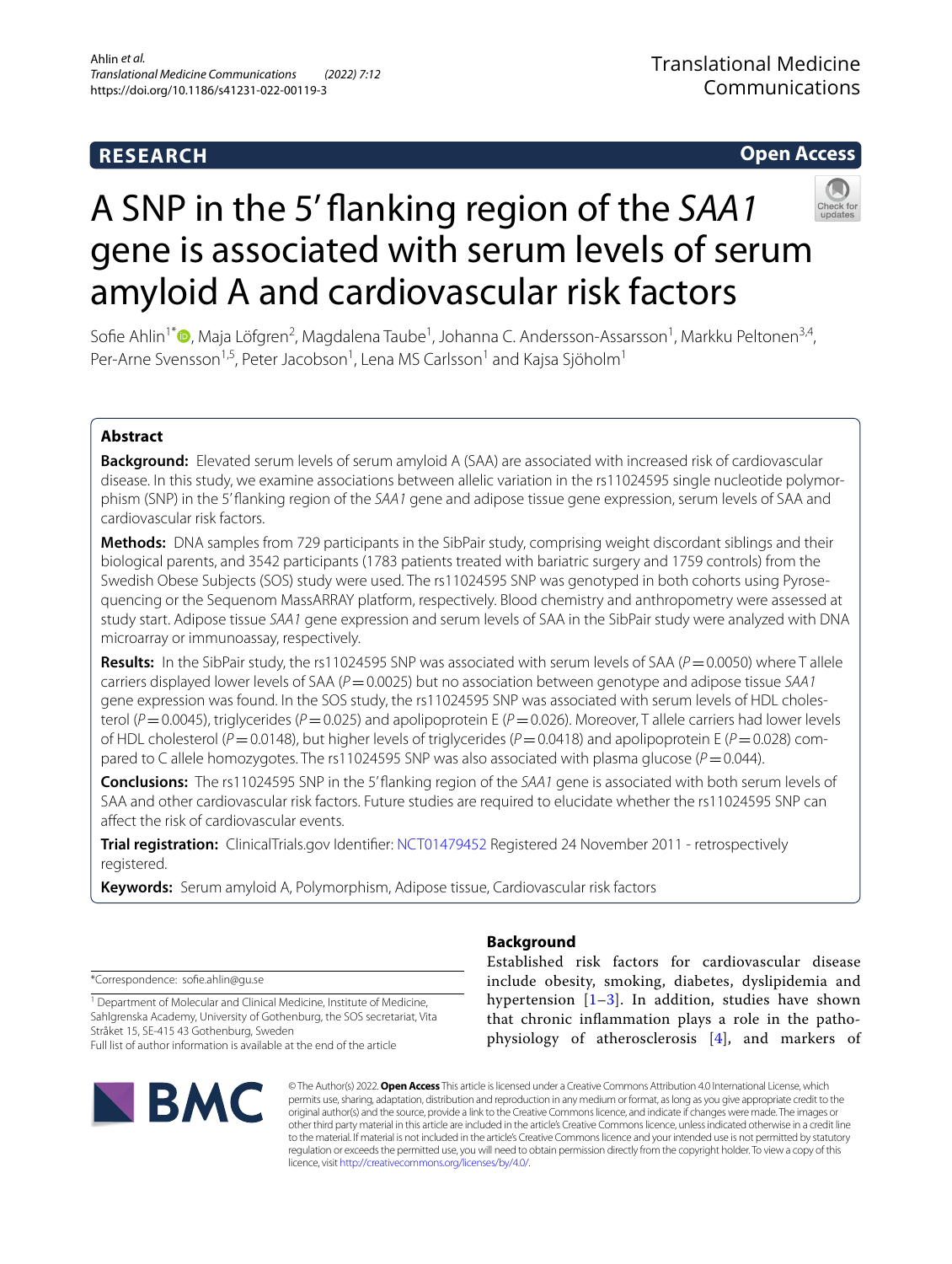infammation, such as serum amyloid A (SAA), are modestly elevated in patients with atherosclerosis and in patients with obesity and insulin resistance  $[5-9]$  $[5-9]$ .

SAA functions as an exchangeable apolipoprotein [[10](#page-6-5)], mainly of high density lipoprotein (HDL) [\[10](#page-6-5)] but also of low density lipoprotein (LDL) and very low density lipoprotein (VLDL) [[11\]](#page-6-6). It has been suggested that SAA modifes the function of lipoproteins resulting in a proatherogenic effect  $[12]$  $[12]$ , although the role of SAA in the pathophysiology of cardiovascular disease is not clear [[13](#page-7-1)]. Serum levels of SAA are usually in the range of  $1-2 \mu g/ml$  in healthy individuals but can rise 1000-fold during an acute phase reaction [[14](#page-7-2)] due to increased production of SAA in the liver [[14\]](#page-7-2). However, during non-acute phase we [[7,](#page-6-7) [15](#page-7-3)] and others [\[16](#page-7-4)] have previously shown that adipocytes are the main source of SAA in individuals with obesity, and both *SAA* expression in adipose tissue and serum levels of SAA are reduced after diet-induced weight loss [[15](#page-7-3)].

In humans, SAA comprises a family of proteins encoded by four diferent *SAA* genes (*SAA1*, *SAA2*, *SAA3*, *SAA4*) located at chromosome 11p15.1. The *SAA1* and *SAA2* genes encode the acute phase SAA and share the most homology among the *SAA* gene family [\[14](#page-7-2)]. The promoter regions of the *SAA1* and *SAA2* genes contain transcription factor recognition sequences that allow induction of gene expression by IL-1, IL-6, NF kappa-B [\[17](#page-7-5)[–19\]](#page-7-6) and SAA activating factor  $[20]$ . The rs11024595 SNP is located in the 5' fanking sequence of the *SAA1* coding region and thus could possibly afect *SAA1* transcription [[21\]](#page-7-8). However, whether this SNP has an impact on *SAA1* gene expression in adipose tissue, serum levels of SAA or is associated with cardiovascular risk factors has not been investigated.

We here examine if allelic variation in the rs11024595 SNP (-13T/C) in the 5' fanking region of the *SAA1* gene infuences *SAA1* gene expression in adipose tissue, serum levels of SAA and if the rs11024595 SNP is associated with cardiovascular risk factors in the SOS study comprising of patients with obesity and the SibPair study, a study of adult weight discordant siblings and their biological parents.

# **Methods**

## **Ethics statement**

All study protocols were approved by seven regional ethics committees (Göteborg, Linköping, Lund/Malmö, Stockholm, Umeå, Uppsala and Örebro). All participants gave informed consent to participate. The studies were performed in accordance with the Declaration of Helsinki.

#### **The SibPair study**

The SibPair study consists of 732 individuals from 154 families with a pair of adult siblings with a BMI diference of 10  $\text{kg/m}^2$  or more [\[22](#page-7-9)]. DNA was only available for 729 individuals, who were included in the current analysis. An examination including venous blood sampling was performed at study start. Blood chemistry was analyzed at the central laboratory of the Sahlgrenska University Hospital (accredited according to International Organization for Standardization/ International Electrochemical Commission 15189:2007 standards). Analysis of serum levels of SAA was performed on frozen serum from 654 individuals with a human SAA immunoassay kit (Invitrogen, Carlsbad, CA, USA) according to the protocol.

Levels of *SAA1* gene expression in subcutaneous adipose tissue were available for 376 ofsprings from the SibPair study. RNA extraction and subsequent gene expression analysis with DNA microarray (Human Genome U133 plus 2.0 Afymetrix, Santa Clara, CA, USA) was performed as previously described [[23\]](#page-7-10). *SAA1* gene expression was assessed by the 214456\_x\_at probe set.

#### **The swedish obese subjects (SOS) Study**

The SOS study is an ongoing study with 2007 patients with obesity who underwent bariatric surgery, and 2040 matched controls who received usual obesity care at primary health care centers as previously described [[22](#page-7-9)]. In brief, the patients were recruited between September 1, 1987 and January 31, 2001. Inclusion criteria were a body mass index (BMI) of 34 kg/m<sup>2</sup> or more for men and 38  $\text{kg/m}^2$  or more for women and an age between 37 and 60 years [[22\]](#page-7-9). A physical examination including venous blood sampling was performed at study start. All blood chemistry was analyzed at the central laboratory, Sahlgrenska University Hospital.

#### **Genotyping of the rs11024595 SNP**

In the SibPair study, the *SAA1* gene was amplifed from DNA using PCR (Applied Biosystems, Foster City, CA, USA) and subsequent genotyping of the rs11024595 SNP was performed with Pyrosequencing using the PyroMark Gold Q96 platform (Qiagen, Hilden, Germany). Primer sequences for *SAA1* DNA amplifcation and the probe sequence for genotyping of the rs11024595 SNP are presented in supplementary Table [1](#page-6-8).

In the SOS study, the rs11024595 SNP was genotyped using the Sequenom MassARRAY platform (Sequenom, San Diego, CA, USA) at the Mutation Analysis Facility, MAF, Clinical Research Center, Karolinska University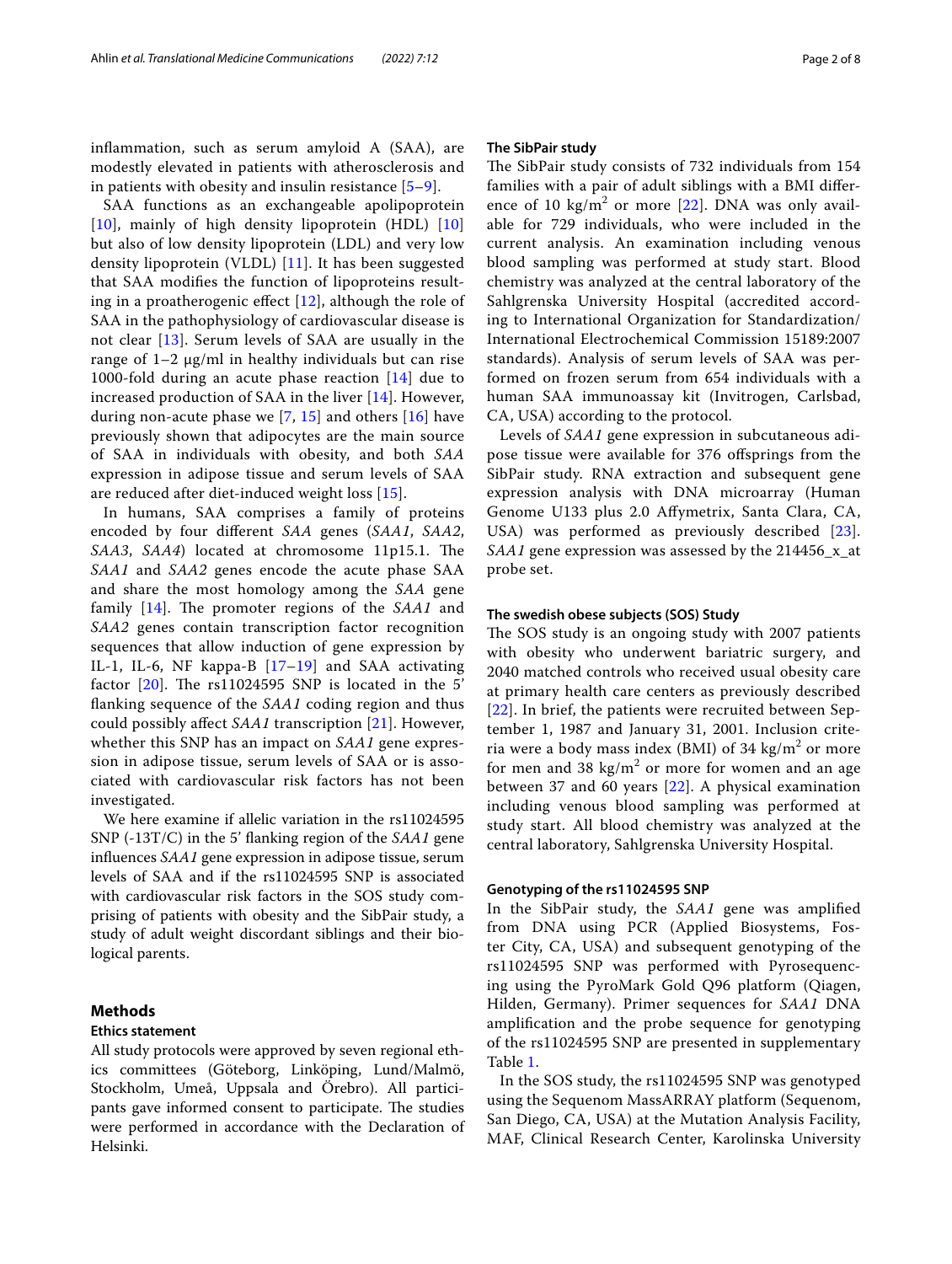Hospital, Stockholm, Sweden. The MassARRAY Assay Design 3.1 Software (Sequenom) was used for assay design.

#### **Statistical analyses**

Genotype frequencies were analyzed for deviations from the Hardy-Weinberg equilibrium. Diferences in baseline characteristics were analyzed with independent T-test or Fisher's exact test in the SOS study and with mixed model adjusted for non-independence among related individuals in the SibPair study. All continuous variables were transformed by Box-Cox power transformation to obtain approximate normal distribution prior to analysis. A mixed model analysis was used to assess the association of the rs11024595 SNP and adipose tissue *SAA1* gene expression, SAA serum levels and cardiovascular risk factors in the SibPair study. The mixed model analyses were adjusted for BMI, age, sex and non-independence among related individuals in all analyses except for analyses including indices for adiposity (BMI and sagittal diameter) that were adjusted only for sex, age and nonindependence among related individuals. Due to convergence problems, seven individuals from four families were excluded in the mixed model analysis with genotype data. General linear models, adjusted for age and sex, were used for analyses of associations between the rs11024595 SNP with anthropometry and cardiovascular risk factors in the SOS study. In analyses not including indices of adiposity, models were also adjusted for BMI. The parameter estimates from the models provide an adjusted estimate of diference in mean values among the C allele homozygotes compared with the T allele carriers. All analyses were performed as dominant genetic models because of few T allele homozygotes. All statistical analyses were performed with SAS v.9.4 (SAS institute, Cary, North Carolina, USA).

# **Results**

#### **Participant characteristics**

Characteristics of participants in the SibPair study and the SOS study are presented in Tables [1](#page-2-0) and [2,](#page-2-1) respectively. No signifcant diferences in proportion of men/ women or age were observed between the T allele carriers and homozygote carriers of the C allele in neither the SibPair study, nor the SOS study (Tables  $1$  and  $2$ , respectively).

In the SibPair study, a 98.6% success rate yielded genotypes for 719 subjects. Of these, 623 participants (86.6%) were homozygotes for the C allele, 91 participants  $(12.7%)$  were carriers of the heterozygotes  $(C/T)$  and 5 participants (0.7%) were homozygotes for the T allele.

In the SOS study, a 99.3% success rate yielded genotypes for 3542 subjects. Of these, 3146 (88.8%) were

<span id="page-2-0"></span>

| Table 1 Patient characteristics in the SibPair Study |
|------------------------------------------------------|
|                                                      |

|                                | C/C             | $C/T$ or $T/T$  | p-value |
|--------------------------------|-----------------|-----------------|---------|
| n                              | 623             | 96              |         |
| Age, years                     | $48.2 + 15.6$   | $49.2 + 15.5$   | 0.825   |
| Male sex, n (%)                | 240 (38.5)      | 41 (42.7)       | 0.322   |
| BMl, kq/m <sup>2</sup>         | $28.9 \pm 7.0$  | $78.0 + 6.2$    | 0.295   |
| Weight, kg                     | $84.9 + 20.4$   | $82.3 + 19.6$   | 0.333   |
| Height, cm                     | $171.6 + 8.7$   | $1716 + 91$     | 0.787   |
| Sagittal diameter, cm          | $23.2 + 4.6$    | $72.4 + 4.0$    | 0.105   |
| Bodyfat, %                     | $33.5 + 10.4$   | $32.5 + 9.6$    | 0.174   |
| P-glucose, mmol/L              | $5.32 + 1.82$   | $5.44 + 2.75$   | 0.641   |
| S-insulin, mIU/L               | $9.82 \pm 8.34$ | $9.71 + 7.06$   | 0.866   |
| HOMA-IR                        | $2.52 + 3.05$   | $7.47 + 7.53$   | 0.844   |
| Diabetes, n (%)                | 48 (7.7)        | 7(7.3)          | 0.977   |
| S-cholesterol, mmol/L          | $4.72 + 1.07$   | $4.83 + 1.00$   | 0.408   |
| S-HDL cholesterol, mmol/L      | $1.25 \pm 0.34$ | $1.28 \pm 0.33$ | 0.558   |
| S-triglycerides, mmol/L        | $1.17 + 0.73$   | $1.28 \pm 0.75$ | 0.128   |
| Systolic blood pressure, mmHg  | $123 \pm 20$    | $121 + 20$      | 0.304   |
| Diastolic blood pressure, mmHg | $73 + 11$       | $72 + 11$       | 0.665   |

Diferences between T-allele carriers and C allele homozygotes were analyzed with mixed model adjusted for non-independence among related individuals

#### <span id="page-2-1"></span>**Table 2** Patient characteristics in the SOS study

|                                   | C/C               | $C/T$ or $T/T$    | p-value |
|-----------------------------------|-------------------|-------------------|---------|
| Number                            | 3146              | 396               |         |
| Age, years                        | $47.9 + 6.1$      | $47.9 + 6.1$      | 0.870   |
| Male sex, n (%)                   | 948 (30.1)        | 112(28.3)         | 0.485   |
| BMI, kg/m <sup>2</sup>            | $41.2 \pm 4.7$    | $41.3 + 4.8$      | 0.761   |
| Weight, kg                        | $117.9 + 16.9$    | $117.1 \pm 16.4$  | 0.363   |
| Height, cm                        | $169.1 + 9.2$     | $168.4 + 9.3$     | 0.093   |
| Sagittal diameter, cm             | $28.1 \pm 3.7$    | $28.0 \pm 3.8$    | 0.536   |
| P-glucose, mmol/L                 | $5.65 + 2.14$     | $5.86 + 2.40$     | 0.0545  |
| S-insulin, mIU/L                  | $19.71 \pm 12.96$ | 19.85 ± 11.67     | 0.452   |
| <b>HOMA-IR</b>                    | $5.24 + 5.00$     | $5.56 + 5.80$     | 0.169   |
| Diabetes, n (%)                   | 474 (15.1)        | 64 (16.2)         | 0.553   |
| S-Cholesterol, mmol/L             | $5.73 \pm 1.09$   | $5.80 \pm 1.16$   | 0.312   |
| S-HDL cholesterol, mmol/L         | $1.36 \pm 0.33$   | $1.31 \pm 0.30$   | 0.0148  |
| ApoA1, g/L                        | $1.41 \pm 0.25$   | $1.39 + 0.22$     | 0.259   |
| ApoB, g/L                         | $1.27 \pm 0.30$   | $1.29 \pm 0.31$   | 0.181   |
| ApoE, g/L                         | $0.061 \pm 0.044$ | $0.066 \pm 0.064$ | 0.0280  |
| S-triglycerides, mmol/L           | $2.14 \pm 1.54$   | $2.25 \pm 1.56$   | 0.0418  |
| Systolic blood pressure, mmHg     | $142 \pm 19$      | $141 + 18$        | 0.916   |
| Diastolic blood pressure,<br>mmHq | $88 + 11$         | $87 + 11$         | 0.893   |

Diferences between T-allele carriers and C allele homozygotes were analyzed with independent T-test or Fisher's exact test for dichotomous variables. Continuous variables were box cox transformed to achieve normal distribution before analysis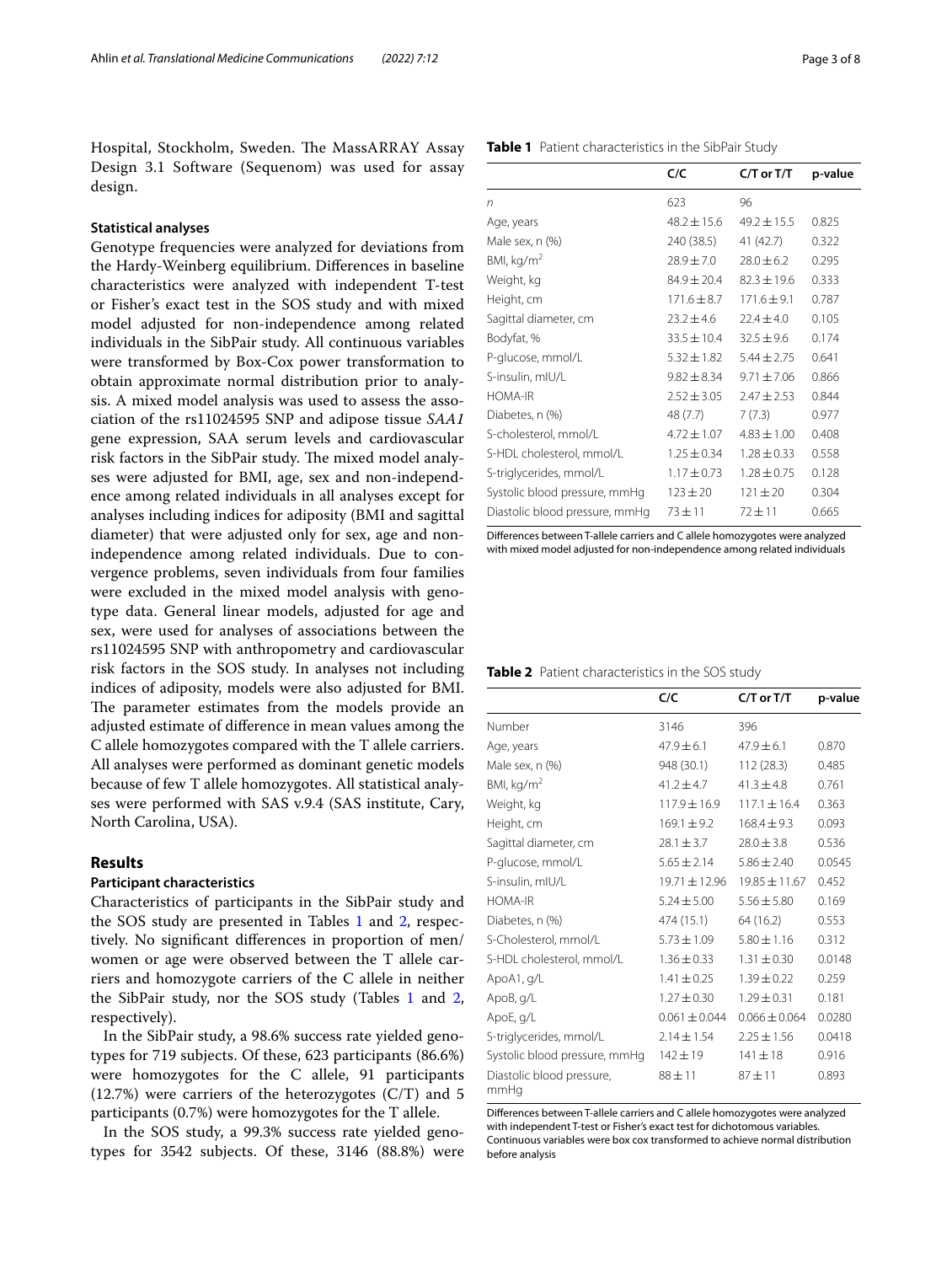homozygotes for the C allele, 379 were (10.7%) heterozygotes (C/T) and 17 participants (0.5%) were homozygotes for the minor T allele.

Genotypes were in Hardy-Weinberg equilibrium in both cohorts. No mendelian inconsistencies were found in the SibPair study.

# **The rs11024595 SNP, serum levels of SAA and adipose tissue SAA1 gene expression in the SibPair study**

We have previously shown that adipocytes are the main source of SAA in individuals with obesity [\[7](#page-6-7), [15\]](#page-7-3) and that adipose tissue gene expression is associated with serum levels of SAA  $[15]$ . The association between adipose tissue *SAA1* gene expression and serum levels of SAA was also confrmed in the SibPair study (*P*<0.0001; parameter estimate 0.26; 95% CI 0.14–0.37). Since the rs11024595 SNP is located in the 5' fanking region of the *SAA1* gene [[21\]](#page-7-8) it may infuence *SAA1* gene transcription. A bioinformatic analysis for the rs11024595 SNP was performed on Gene Browser UCSC using the tool JASPAR CORE 2022 to search for predicted transcription factors binding sites that could be affected by the SNP  $[24]$  $[24]$ . Three transcription factors were identifed, CTCFL (CCCTCbinding factor like), ZNF610 (Zinc fnger protein 610) and ISNM1 (INSM transcriptional repressor 1), but we were unable to identify reports suggesting an efect of these factors on SAA1 transcription from the literature. Moreover, we investigated associations between the rs11024595 SNP and serum levels of SAA and adipose tissue *SAA1* gene expression. The rs11024595 SNP was associated with serum levels of SAA  $(P=0.0050;$  parameter estimate 0.32; 95% CI 0.10–0.53), and serum SAA levels were lower in the T allele carriers compared with the C allele homozygotes  $(P=0.0025; Fig. 1 A)$  $(P=0.0025; Fig. 1 A)$  $(P=0.0025; Fig. 1 A)$ . However,

<span id="page-3-0"></span>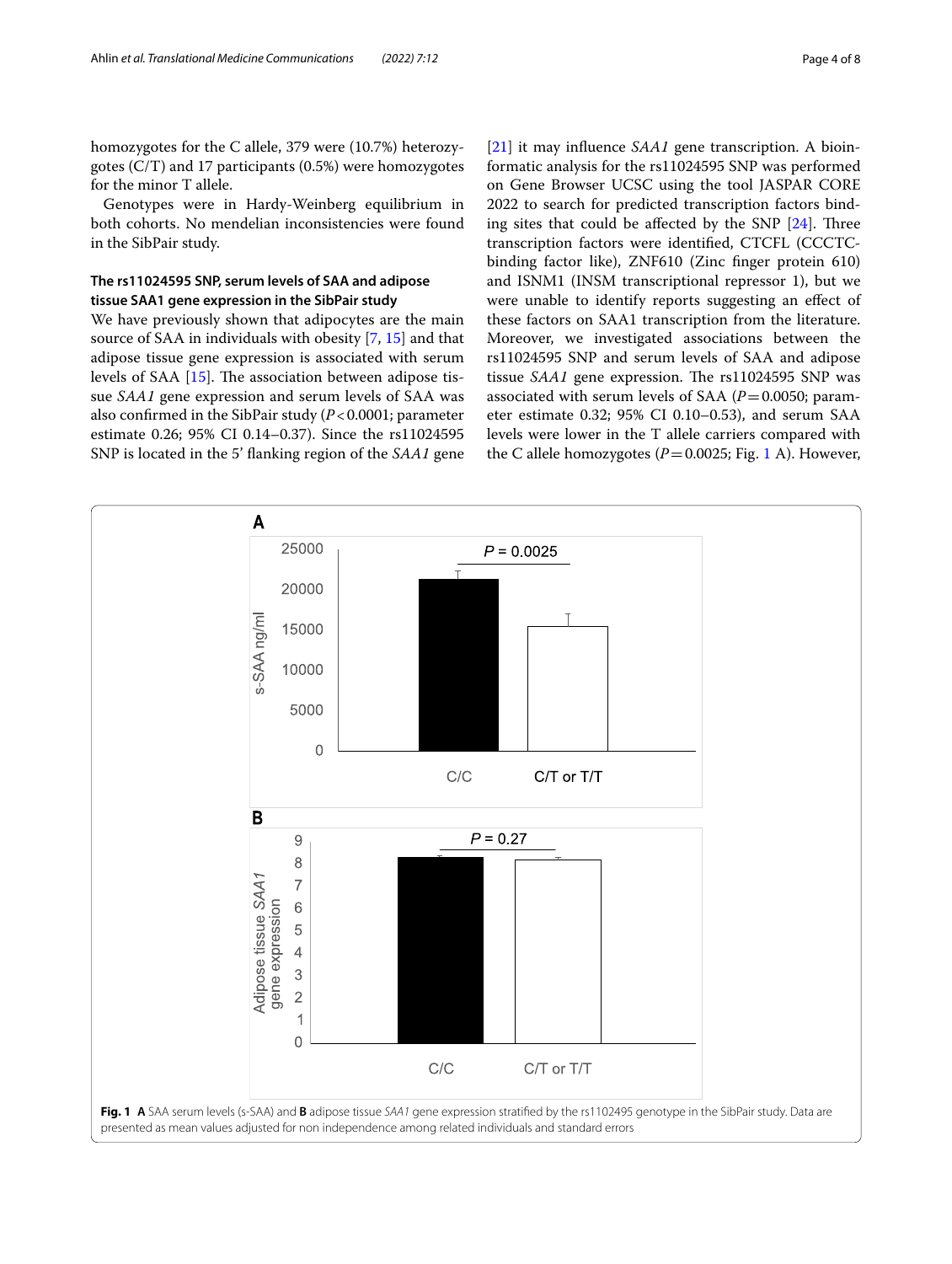no association between the rs11024595 SNP and *SAA1* gene expression in adipose tissue was observed *(P*=0.99; parameter estimate −0.00098; 95% CI -0.25–0.25) and there was no diference in *SAA1* adipose tissue gene expression between the C allele homozygotes and carriers of the T allele  $(P=0.27; Fig. 1B)$  $(P=0.27; Fig. 1B)$  $(P=0.27; Fig. 1B)$ .

# *Serum levels of SAA and cardiovascular risk factors in the SibPair study*

Elevated serum levels of SAA are associated with increased risk of cardiovascular disease [\[5](#page-6-3), [6\]](#page-6-9) so we aimed to investigate associations between serum levels of SAA and cardiovascular risk factors. In the SibPair study, serum levels of SAA were positively associated with indices of adiposity (BMI, sagittal diameter, body fat) and metabolic parameters such as s-insulin, HOMA-IR, s-cholesterol, and s-triglycerides. *P*-values and parameter estimates for the associations between serum levels of SAA and investigated metabolic parameters are shown in supplementary Table [2](#page-6-8).

# *The rs11024595 SNP and cardiovascular risk factors in the SOS study and SibPair study*

Serum levels of SAA were associated with multiple cardiovascular risk factors in the SibPair study and our data also show an association between rs11024595 genotype and serum levels of SAA. Hence, we analyzed whether there were signifcant associations between the rs11024595 SNP and metabolic parameters. Serum levels of triglycerides, HDL-cholesterol and apolipoprotein E (ApoE) were associated with the rs11024595 SNP in the SOS study (Table [3\)](#page-4-0). T allele carriers had higher serum levels of triglycerides, lower serum levels of HDLcholesterol and higher levels of ApoE compared with the C allele homozygotes (*P*=0.0418; *P*=0.0148; P=0.0280 respectively). Furthermore, an association between the rs11024595 SNP and p-glucose levels was observed  $(P=0.044)$ . An association between the SNP rs11024595 and serum levels of triglycerides was also found in the SibPair study  $(P=0.041,$  Table [3](#page-4-0)).

# **Discussion**

We here demonstrate that allelic variation in the rs11024595 SNP located in the 5' fanking region of the *SAA1* gene is associated with serum levels of SAA and cardiovascular risk factors such as HDL-cholesterol, apoE, triglycerides and p-glucose. T allele carriers displayed lower serum levels of SAA, which according to previous studies, could be cardioprotective [[5,](#page-6-3) [6](#page-6-9)]. However, T allele carriers also displayed a worse metabolic profle with respect to lipid metabolism, which seems contradictive in relation to the lower SAA levels in terms of cardiovascular risk.

Our results show that the rs11024595 SNP is associated with serum levels of SAA and that the T allele carriers display signifcantly lower levels. We [\[7](#page-6-7), [15\]](#page-7-3) and others [[16\]](#page-7-4) have previously shown that adipocytes are the main source of SAA in individuals with obesity and our initial hypothesis was that the rs11024595 SNP could alter the adipose tissue *SAA1* gene expression and thereby afect the serum levels of SAA. However, adipose tissue *SAA1* gene expression was similar in the diferent genotype

<span id="page-4-0"></span>**Table 3** Associations between the rs11024595 SNP and investigated cardiovascular risk factors

|                           | SibPair study |                                                 | SOS study      |                                                    |
|---------------------------|---------------|-------------------------------------------------|----------------|----------------------------------------------------|
|                           | P             | Parameter estimate (95% confidence<br>interval) | $\overline{P}$ | Parameter estimate<br>(95% confidence<br>interval) |
| BMI, $kg/m2$              | 0.29          | $0.093$ ( $-0.084$ , $0.27$ )                   | 0.88           | $0.0077$ (-0.090, 0.11)                            |
| Sagittal diameter, cm     | 0.052         | $0.14$ ( $-0.0012$ , $0.28$ )                   | 0.72           | $-0.018(-0.12, 0.80)$                              |
| P-glucose, mmol/L         | 0.76          | $0.038(-0.21, 0.29)$                            | 0.044          | 0.10(0.0029, 0.20)                                 |
| S-insulin, mIU/L          | 0.19          | $-0.10$ $(-0.25, 0.052)$                        | 0.36           | $0.044$ ( $-0.049$ , $0.14$ )                      |
| HOMA-IR                   | 0.27          | $-0.093$ $(-0.26, 0.076)$                       | 0.12           | $0.075(-0.021, 0.17)$                              |
| S-cholesterol, mmol/L     | 0.35          | $-0.095 (-0.30, 0.11)$                          | 0.29           | $0.055(-0.046, 0.16)$                              |
| S-triglycerides, mmol/L   | 0.041         | $-0.22$ ( $-0.43$ , $-0.0097$ )                 | 0.025          | 0.12(0.015, 0.22)                                  |
| S-HDL cholesterol, mmol/L | 0.77          | $-0.030(-0.23, 0.17)$                           | 0.0045         | $-0.14$ $(-0.24, -0.045)$                          |
| ApoA1, g/L                |               | $\overline{\phantom{a}}$                        | 0.19           | $-0.066$ $(-0.16, 0.032)$                          |
| ApoB, g/L                 |               | $\overline{\phantom{a}}$                        | 0.17           | $0.071(-0.029-0.17)$                               |
| ApoE, g/L                 |               |                                                 | 0.026          | $0.083(0.010 - 0.16)$                              |

*P*-values and parameter estimates for the associations between the rs11024595 SNP and investigated cardiovascular risk factors in the SibPair study and the SOS study. The analyses were adjusted for age, sex and BMI except for analysis including indices of adiposity where only adjustment for age and sex was performed. Additional adjustment for non-independence among related individuals was applied in the SibPair study. The parameter estimates are used as an indication of the impact that the rs11024595 SNP has on a variable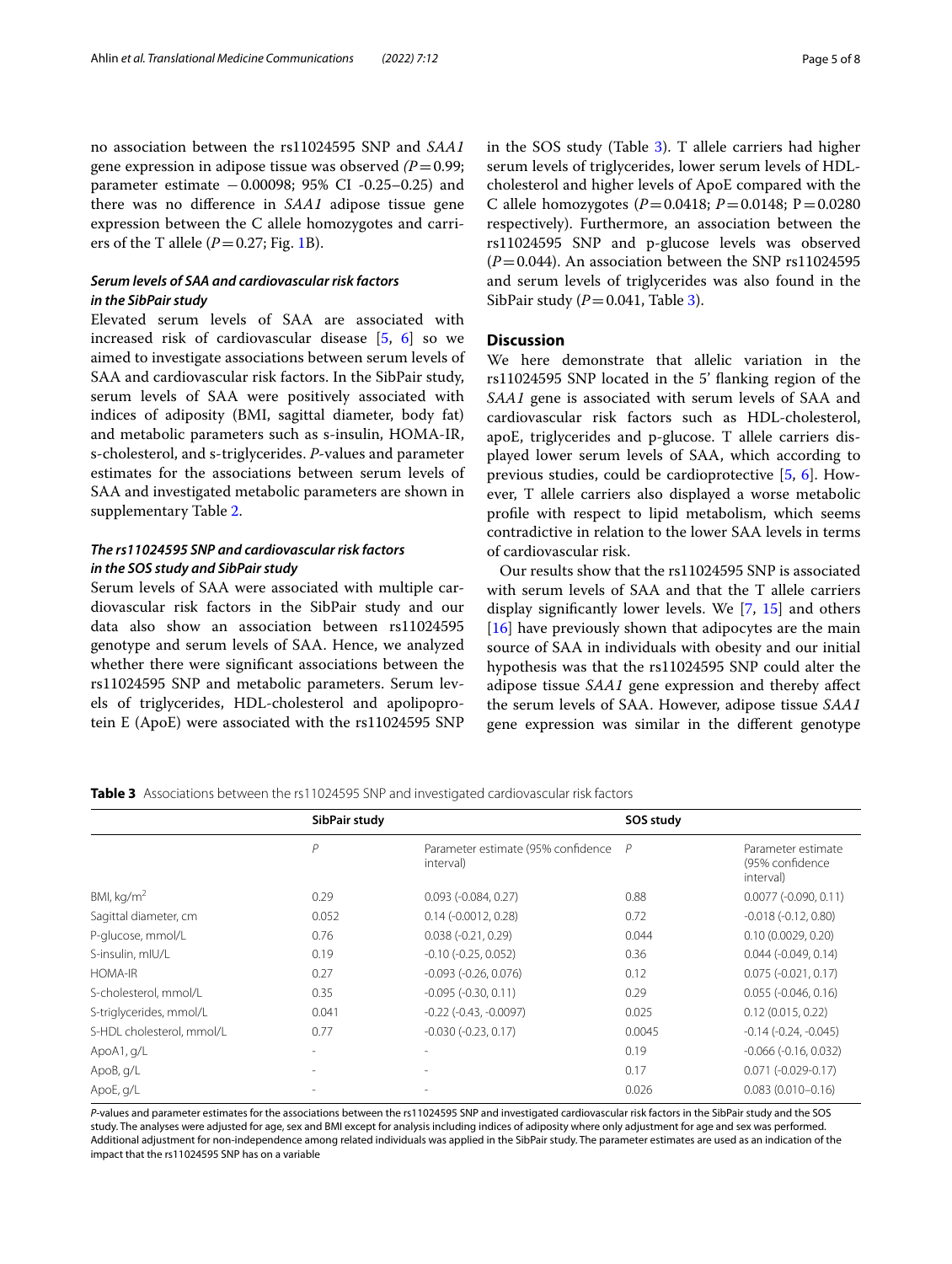groups in our study. A previous study has shown that the T allele of the rs11024595 SNP is associated with higher *SAA* gene expression in a hepatocyte cell line [[25\]](#page-7-12), which is contradictive to our results if the higher *SAA* gene expression in liver also results in higher serum levels of SAA. However, there are other mechanisms that could explain lower serum levels of SAA in the T allele carriers in our study. The T allele of the rs11024595 SNP has been reported to be in strong linkage disequilibrium to the *SAA1.1* haplotype in a Caucasian population [[21\]](#page-7-8), and a previous study has shown that carriers of the *SAA1.1* haplotype have a faster plasma clearance than carriers of other *SAA* haplotypes (*SAA1.5*) which could result in lower serum levels of SAA [[26](#page-7-13)].

The T allele of the rs11024595 SNP was associated with higher levels of triglycerides and lower levels of HDL-cholesterol. Low HDL-cholesterol is traditionally associated with a higher risk of cardiovascular disease [[27\]](#page-7-14) because of the cardioprotective role of HDL in the reverse cholesterol transport [[28\]](#page-7-15). However, the T allele carriers in our study also displayed lower levels of SAA which in previous studies have been associated with a lower cardiovascular risk [[5,](#page-6-3) [6](#page-6-9), [8](#page-6-10)]. Previous studies investigating links between serum levels of SAA and the risk for cardiovascular event report diferent results regarding the relationship between serum levels of SAA and HDL-cholesterol. While Ridker et al. report higher levels of SAA in patients with cardiovascular disease together with lower levels of HDL-cholesterol [[6\]](#page-6-9), Johnson et al. report a positive correlation between HDL-cholesterol and serum levels of SAA [[8\]](#page-6-10).

Our results with lower serum levels of SAA together with lower HDL-cholesterol levels in T allele carriers may seem contradictive in terms of cardiovascular risk. However, a previous study has shown that a high cholesterol efflux capacity from peripheral tissues is associated with a lower risk of coronary artery disease, independent of HDL-cholesterol levels [[29\]](#page-7-16). SAA is an apolipoprotein of HDL [\[10](#page-6-5)] and has been suggested to alter the HDL function in the reverse cholesterol transport and change the function of the HDL-particle to become proatherogenic [[12\]](#page-7-0). Interestingly, a previous study has shown that high HDL-levels in combination with high SAA levels was associated with increased allcause and cardiovascular mortality whereas low SAA levels in combination with high HDL-cholesterol levels were associated with lower all-cause and cardiovascular mortality [[30\]](#page-7-17). In addition, we here also show that T-allele carriers had higher levels of apoE, an apolipoprotein that can be associated with the HDL-particle [[31](#page-7-18)]. Previous studies have shown that that high levels of ApoE-HDL cholesterol are associated with lower cardiovascular risk  $[32-34]$  $[32-34]$  $[32-34]$  and thus, it is possible that the lower SAA levels and higher ApoE levels in the T allele carriers can be cardioprotective regardless of HDL-cholesterol levels.

Hypothetically, there are two possible mechanisms that could explain how the rs11024595 SNP afect cardiovascular risk via serum lipids. We here show the rs11024595 SNP is associated with circulating levels of SAA which can exert a proatherogenic efect of the HDL-particle in a dose-response manner. However, it is also possible that the rs11024595 SNP is in linkage disequilibrium with other polymorphisms in the *SAA1* gene that leads to a functional amino acid change in the SAA protein, which in turn can afect the proatherogenic function of the HDL-particle. Future studies are needed to investigate the role of the rs11024595 SNP in SAA binding to the HDL-particle and its efects on cardiovascular disease.

The rs11024595 SNP was also associated with levels of plasma glucose in the SOS study, and it has previously been reported that other polymorphisms in the SAA1 gene are associated with plasma glucose levels [[35](#page-7-21)]. Indeed, several studies have investigated the link between serum amyloid A and impaired glucose homeostasis, which is associated with increased cardiovascular risk [\[36](#page-7-22)]. Elevated circulating levels of SAA are associated with insulin resistance [\[7](#page-6-7), [9](#page-6-4)] and depletion of SAA in antisense oligonucleotide SAA treated mice prevented development of insulin resistance [[37](#page-7-23)]. In addition, recombinant SAA regulates the expression of genes related to glucose homeostasis in adipocytes [\[38](#page-7-24), [39\]](#page-7-25). However, the results regarding the role of SAA in development of insulin resistance are conficting [\[40](#page-7-26)] and hard to interpret since the endogenous SAA does not exhibit the same proinfammatory characteristics as the recombinant form  $[41]$  $[41]$ . Thus, the role of SAA in the development of insulin resistance requires further investigation.

This study has limitations. We could not confirm our results of an association between the rs11024595 SNP and serum levels of HDL cholesterol or plasma glucose observed in the SOS study in the SibPair study. This could be due to lack of power, with fewer study participants and additional adjustment for non-independence among related individuals in the mixed model analyses. Another limitation of this study is that the human SAA immunoassay kit used in this study was not able to distinguish between the diferent SAA protein isoforms. SAA1 and SAA2 share an extremely high sequence homology and in the circulation these forms represent acute phase SAA [[14\]](#page-7-2). Hence, although SAA1 is the dominating SAA protein in the circulation [[42\]](#page-7-28), the higher levels of SAA detected in the rs11024595 C allele carriers may partly be due to SAA2.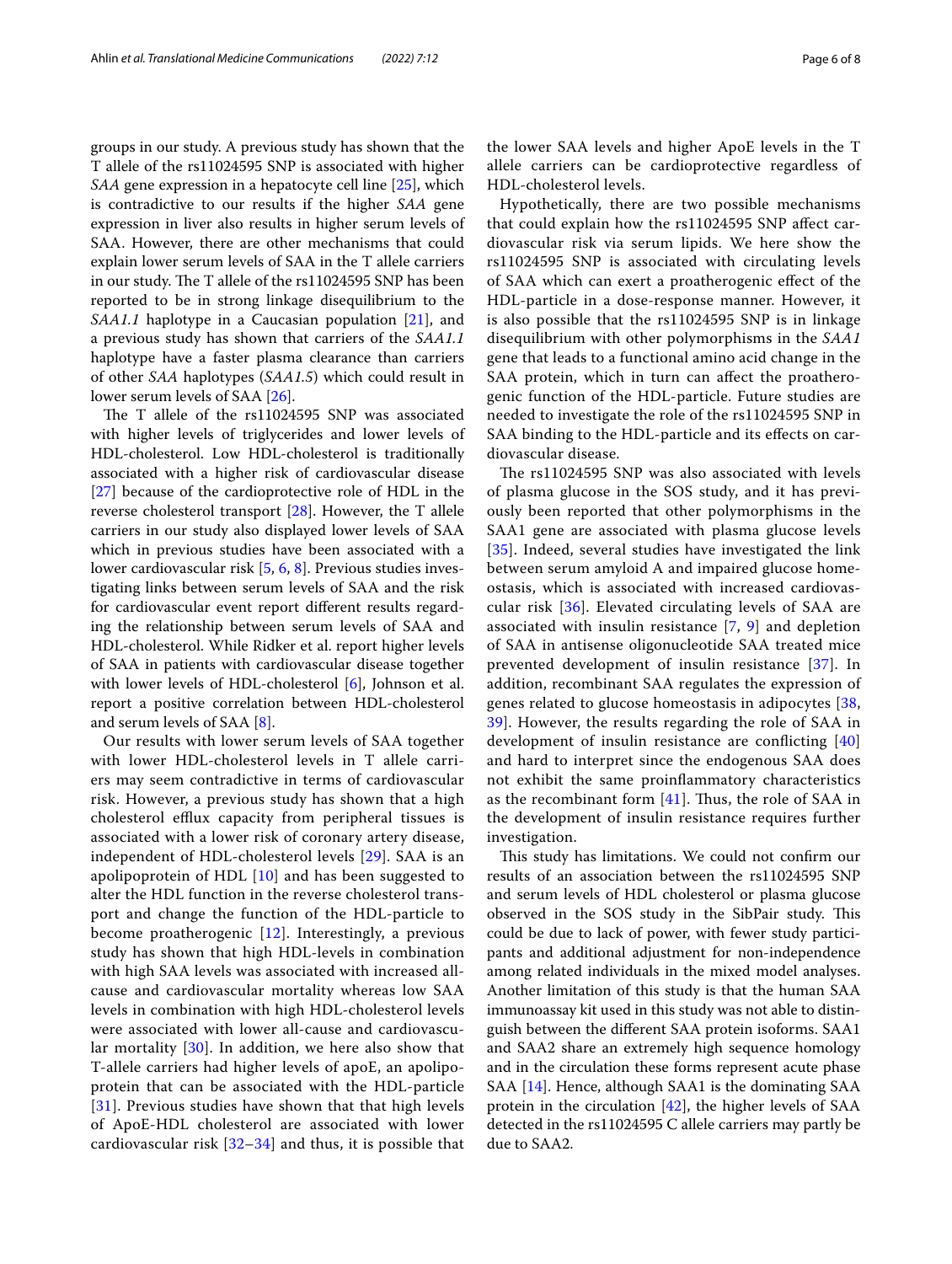# **Conclusions**

In conclusion, we here show that the T allele carriers of the rs11024595 SNP display lower levels of circulating SAA, which according to previous studies may have a cardioprotective efect, but at the same time also display a worse metabolic profle with dyslipidemia. How these fndings relate to cardiovascular risk remains unclear and whether allelic variation in the rs11024595 SNP is associated with diferences in risk of cardiovascular event require further studies.

#### **Abbreviations**

ApoA1: Apolipoprotein A1; ApoB: Apolipoprotein B; ApoE: Apolipoprotein E; BMI: Body Mass Index; CTCFL: CCCTC-binding factor like; HDL: High density lipoprotein; HOMA-IR: Homeostatic model assessment for insulin resistance; ISNM1: INSM transcriptional repressor 1; IL-1: Interleukin 1 ; IL- 6: Interleukin 6; LDL: Low density lipoprotein; SAA: Serum amyloid A; SNP: Single nucleotide polymorphism; SOS: Swedish Obese Subjects; VLDL: Very low density lipoprotein; ZNF610: Zinc fnger protein 610.

## **Supplementary information**

The online version contains supplementary material available at [https://doi.](https://doi.org/10.1186/s41231-022-00119-3) [org/10.1186/s41231-022-00119-3](https://doi.org/10.1186/s41231-022-00119-3).

<span id="page-6-8"></span>**Additional fle 1.** Supplementary Material 1

#### **Acknowledgements**

We would like to thank all the study participants and the surgical departments and primary health care centers involved in the studies.

#### **Authors' contributions**

KS, LMSC, ML and PJ designed the studies. SA, ML, MT, JCAA, KS and PAS performed the genotyping, gene expression analysis and analysis of serum levels of SAA. KS, SA, ML and MP performed the statistical analysis and contributed to the interpretation of the data. SA, ML and KS wrote the manuscript and LMSC, PJ, MT, JCAA, PAS and MP contributed substantially in revising the manuscript. All authors read and approved the fnal manuscript.

#### **Funding**

Open access funding provided by University of Gothenburg. The study was fnanced by grants from the Swedish state under the agreement between the Swedish government and the county councils, the ALF-agreement (ALFGBG-717891), the Health & Medical Care Committee of the Region Västra Götaland. (grant no. VGFOUREG-931560 and VGFOUREG-941125), the Swedish research council (grant no. 2016 - 00522), the Swedish Diabetes foundation (grant no. 2019−417) and the Magnus Bergvall Foundation (grant no 2019–03489). The funders had no role in study design, data collection and analysis, decision to publish, or preparation of the manuscript.

#### **Availability of data and materials**

The data is subject to legal restrictions according to national legislation. Confdentiality regarding personal information in studies is regulated in the Public Access to Information and Secrecy Act (SFS 2009:400), OSL. There is a possibility to apply to get access to public documents that an authority holds. In this case, the University of Gothenburg is the specifc authority that holds the documents. A request to get access to public documents can be rejected or granted with reservations. If the authority refuses to disclose the documents the applicant is entitled to get a written decision that can be appealed to the administrative court of appeal.

Contact person, data inquiries from fellow researchers: Jan Borén, Professor, Prefect; Head of Institute of Medicine, the Sahlgrenska Academy, University of Gothenburg jan.boren@wlab.gu.se.

## **Declarations**

#### **Ethics approval and consent to participate**

All study protocols were approved by seven regional ethics committees (Göteborg, Linköping, Lund/Malmö, Stockholm, Umeå, Uppsala and Örebro). All participants gave informed consent to participate. The studies were performed in accordance with the Declaration of Helsinki.

## **Consent for publication**

Not applicable.

#### **Competing interests**

The authors declare no conficts of interest.

#### **Author details**

<sup>1</sup> Department of Molecular and Clinical Medicine, Institute of Medicine, Sahlgrenska Academy, University of Gothenburg, the SOS secretariat, Vita Stråket 15, SE-415 43 Gothenburg, Sweden. <sup>2</sup> Department of Laboratory Medicine, Institute of Biomedicine, Sahlgrenska Academy, University of Gothenburg, Box 425, SE-40530 Gothenburg, Sweden.<sup>3</sup> Department of Neurobiology, Care Sciences and Society, Karolinska Institute, Solna, Sweden. <sup>4</sup>Public Health Promotion Unit, National Institute for Health and Welfare, P.O. Box 30, FI‑00271 Helsinki, Finland. <sup>5</sup>Institute of Health and Care Sciences, Sahlgrenska Academy, University of Gothenburg, Box 457, SE‑40530 Gothenburg, Sweden.

Received: 1 March 2022 Accepted: 12 May 2022 Published online: 23 May 2022

#### **References**

- <span id="page-6-0"></span>1. Wilson PW, D'Agostino RB, Levy D, Belanger AM, Silbershatz H, Kannel WB. Prediction of coronary heart disease using risk factor categories. Circulation. 1998;97(18):1837-47. Epub 1998/05/29.
- 2. Prospective Studies Collaboration, Whitlock G, Lewington S, Sherliker P, Clarke R, Emberson J, et al. Body-mass index and cause-specific mortality in 900 000 adults: collaborative analyses of 57 prospective studies. Lancet. 2009;373(9669):1083–96. Epub 2009/03/18.
- <span id="page-6-1"></span>3. Tirosh A, Shai I, Afek A, Dubnov-Raz G, Ayalon N, Gordon B, et al. Adolescent BMI trajectory and risk of diabetes versus coronary disease. N Engl J Med. 2011;364(14):1315-25. Epub 2011/04/08.
- <span id="page-6-2"></span>4. Aday AW, Ridker PM. Targeting Residual Infammatory Risk: A Shifting Paradigm for Atherosclerotic Disease. Front Cardiovasc Med. 2019;6:16. Epub 2019/03/16.
- <span id="page-6-3"></span>5. Fyfe AI, Rothenberg LS, DeBeer FC, Cantor RM, Rotter JI, Lusis AJ. Association between serum amyloid A proteins and coronary artery disease: evidence from two distinct arteriosclerotic processes. Circulation. 1997;4(9):2914–9. 96.
- <span id="page-6-9"></span>6. Ridker PM, Hennekens CH, Buring JE, Rifai N. C-reactive protein and other markers of infammation in the prediction of cardiovascular disease in women. N Engl J Med. 2000;342(12):836–43. Epub 2000/03/25.
- <span id="page-6-7"></span>7. Sjoholm K, Lundgren M, Olsson M, Eriksson JW. Association of serum amyloid A levels with adipocyte size and serum levels of adipokines: diferences between men and women. Cytokine. 2009;48(3):260–6. Epub 2009/09/18.
- <span id="page-6-10"></span>8. Johnson BD, Kip KE, Marroquin OC, Ridker PM, Kelsey SF, Shaw LJ, et al. Serum amyloid A as a predictor of coronary artery disease and cardiovascular outcome in women: the National Heart, Lung, and Blood Institute-Sponsored Women's Ischemia Syndrome Evaluation (WISE). Circulation. 2004;17(6):726–32. 109. Epub 2004/02/19.
- <span id="page-6-4"></span>9. Jylhava J, Haarala A, Eklund C, Pertovaara M, Kahonen M, Hutri-Kahonen N, et al. Serum amyloid A is independently associated with metabolic risk factors but not with early atherosclerosis: the Cardiovascular Risk in Young Finns Study. J Intern Med. 2009;266(3):286–95. Epub 2009/08/26.
- <span id="page-6-5"></span>10. Ji A, Wang X, Nofsinger VP, Jennings D, de Beer MC, de Beer FC, et al. Serum amyloid A is not incorporated into HDL during HDL biogenesis. J Lipid Res. 2020;61(3):328–37. Epub 2020/01/10.
- <span id="page-6-6"></span>11. Wilson PG, Thompson JC, Shridas P, McNamara PJ, de Beer MC, de Beer FC, et al. Serum Amyloid A Is an Exchangeable Apolipoprotein. Arterioscler Thromb Vasc Biol. 2018;38(8):1890–900. Epub 2018/07/07.